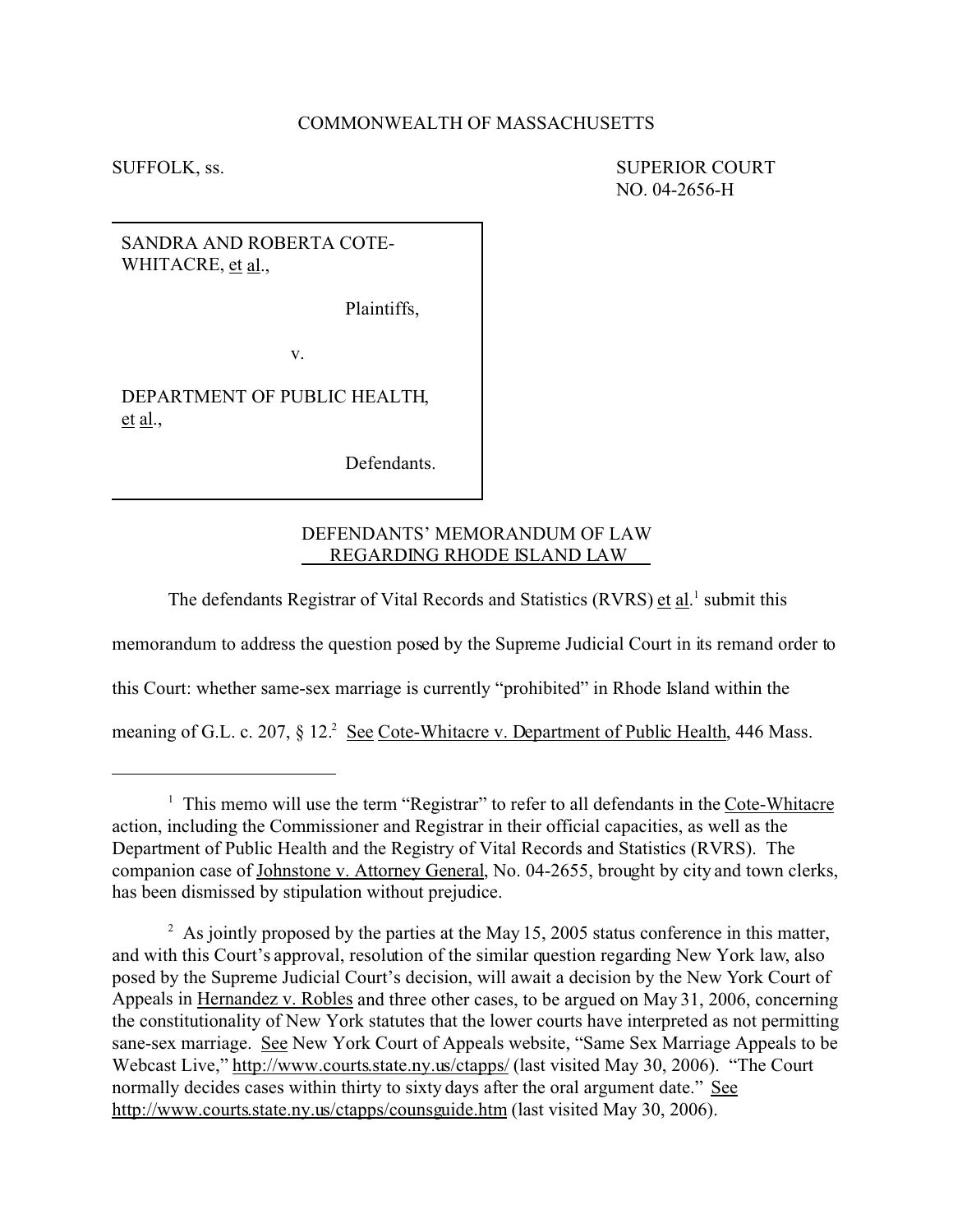350, 352 (2006). The Registrar sets forth herein the basis for his conclusion that same-sex marriage is prohibited by Rhode Island statutory and common law.

### FACTUAL AND LEGAL BACKGROUND

The Registrar will assume familiarity with the Supreme Judicial Court's decisions in Cote-Whitacre and in Goodridge v. Department of Public Health, 440 Mass. 309 (2003), and will set forth herein only the factual and legal background necessary to resolution of the specific issue now before this Court.

General Laws c. 207, § 12 (referred to herein as "§ 12"), provides (with emphasis added): "Before issuing a license to marry a person who resides and intends to continue to reside in another state, the officer having authority to issue the license shall satisfy himself, by requiring affidavits or otherwise, that such person is not prohibited from intermarrying by the laws of the jurisdiction where he or she resides." Before Goodridge took effect on May 17, 2004, the Registrar sent to each city and town clerk in the Commonwealth, pursuant to G.L. c. 207, § 37, a guide to legal impediments to marriage in all 50 states and other jurisdictions. See Affidavit of Stanley E. Nyberg (July 8, 2004), ¶ 19. The guide stated, as to Rhode Island, that "[m]arriage between persons of the same sex is not permitted under the law of Rhode Island." See Clerks' Affidavits Ex. K (filed June 2004). The Registrar's letter accompanying the guide stated that, based on the contents of the guide and G.L. c. 207, §§ 11 and 12, "unless circumstances change, no person who resides and intends to continue to reside in such a state or jurisdiction other than Massachusetts should be issued a certificate of marriage." See Clerks' Affidavits Ex. L (filed June 2004). The Registrar thus interpreted the legal impermissibility of same-sex marriage in Rhode Island (and various other states) as the equivalent of a "prohibition" for § 12 purposes. As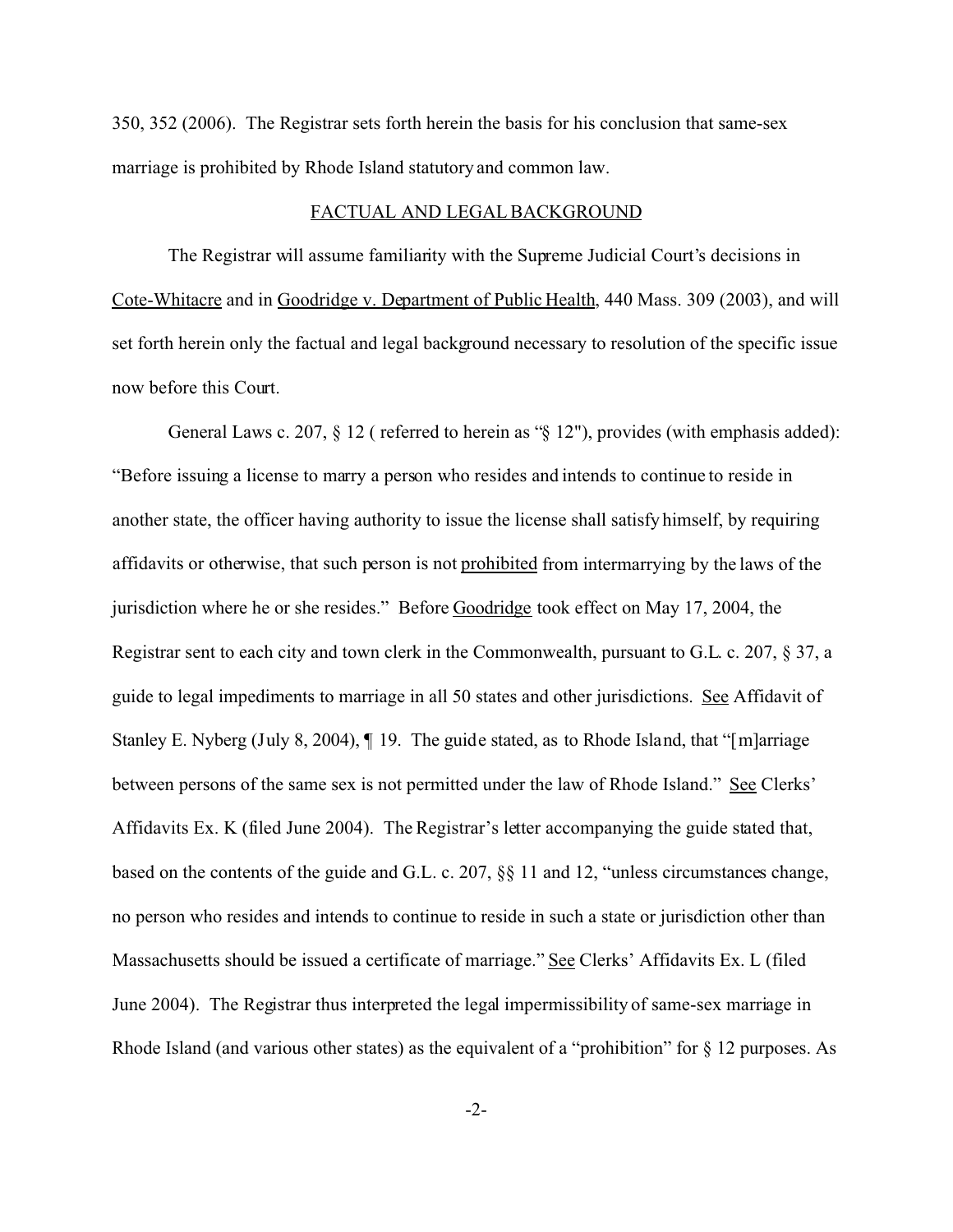set forth infra, the basis for the Registrar's doing so was language in Goodridge itself.

Later in May, 2004, plaintiffs Wendy Becker and Mary Norton, who reside and intend to continue to reside in Rhode Island, filed a Notice of Intention to Marry (seeking what is commonly known as a "marriage license," but is statutorily termed a "certificate," <u>see</u> G.L. c. 207, § 28) from the Attleboro City Clerk's office. They were informed that none could be issued them. See Couples' Second Amended Complaint, ¶¶ 43-49. This action followed; the Couples sought a preliminary injunction against enforcement of, inter alia, § 12; and the Superior Court's denial of such relief was upheld in Cote-Whitacre, 446 Mass. 350. The Supreme Judicial Court remanded, however, for an expedited determination whether Rhode Island law "prohibited" same sex marriage within the meaning of  $\S$  12. Id. at 352.<sup>3</sup>

The Supreme Judicial Court was divided as to what standard to use in determining whether another state's laws "prohibited" a marriage for  $\S$  12 purposes. Six Justices agreed that

<sup>&</sup>lt;sup>3</sup> The Cote-Whitacre court's March 30, 2006 order for an expedited determination on remand, coupled with the 28-day delay in issuance of the court's rescript, see Mass. R. App. P. 23, had the effect of creating a brief period during which the legislatures of other states, including Rhode Island, could take any action they deemed desirable in response to the decision. The Cote-Whitacre decision was immediately and widely publicized. E.g., Pam Belluck and Katie Zezima, Massachusetts Court Limits Gay Unions, N.Y. Times, March 31, 2006, at A10 (SJC's "ruling left open the possibility that gay couples from states like New York and Rhode Island that do not explicitly ban same-sex marriage might be able to marry in Massachusetts") (available on Westlaw at 2006 WLNR 5382815); Court Unsure If R.I. Gays Can Wed in Mass., Providence (R.I.) Journal, March 31, 2006, at A1 (SJC's ruling "left the door open for same-sex couples in Rhode Island looking to cross the state line to marry"; Rhode Island Attorney General's spokesman "said that the General Assembly or state courts are the proper forums in which to decide the issue") (available on Westlaw at 2006 WLNR 5657887). On May 9, the Rhode Island Senate's Judiciary Committee held a hearing on two bills, S. 2310 (expressly prohibiting samesex marriage) and S. 2149 (expressly authorizing same-sex marriage). That same day the Committee recommended that both bills be "held for further study." See Rhode Island General Assembly Bill Status System, available at

http://dirac.rilin.state.ri.us/BillStatus/WebClass1.ASP?WCI=Index&WCE=callBillStatus&WCU & (last visited May 30, 2006) (giving bill's status once its number is entered into "Bills" field).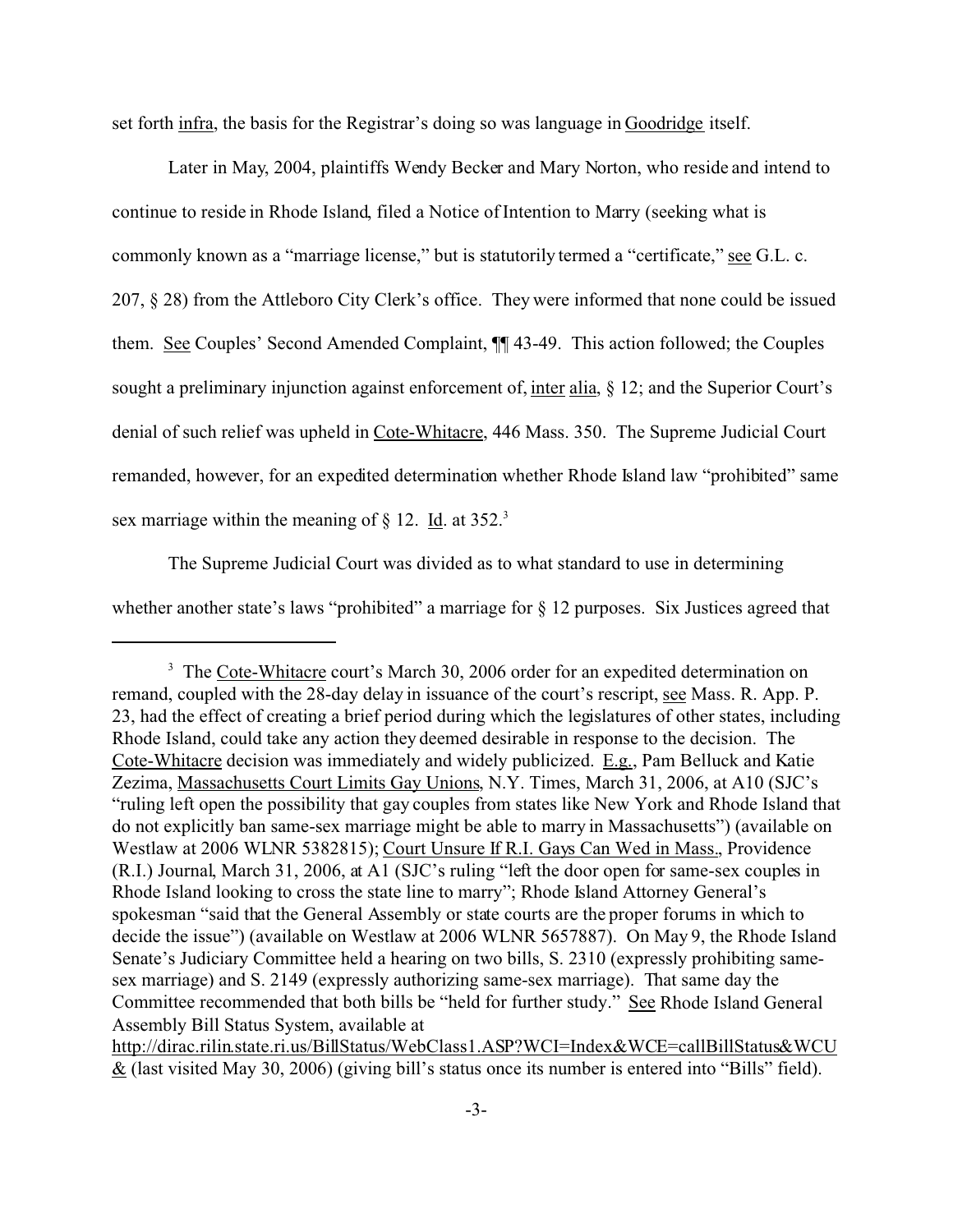an explicit state constitutional or statutory prohibition of same-sex marriage would constitute a "prohibition" for § 12 purposes. See 446 Mass. at 363-64 n.12 (Spina, J., concurring, joined by Cowin and Sosman, JJ.); 446 Mass. at 393 (Marshall, C.J., concurring, joined by Cordy, J. and in part by Greaney, J.).<sup>4</sup> Those six Justices also agreed that a state appellate court decision could establish such a prohibition, although Chief Justice Marshall's concurrence required a "controlling" appellate decision (e.g., a decision by a state's highest court), 446 Mass. at 383 n.1, 393; whereas Justice Spina's concurrence imposed no such requirement. 446 Mass. at 364 n.12. Where the two opinions differed was that in Chief Justice Marshall's view, absent an express prohibition in a constitutional or statutory provision or "controlling" appellate decision, there was no prohibition for § 12 purposes. 446 Mass. at 392, 393 (Marshall, C.J., concurring); <u>see id</u>. at 385-87 (relying on legislative history of § 12) . In Justice Spina's view, in the absence of such authority,

it is necessary to look at the home State's general body of common law and ascertain whether that common law has interpreted the term "marriage" as the legal union of one man and one woman as husband and wife. See Goodridge v. Department of Pub. Health, 440 Mass. 309, 319 (2003). If it has, then same-sex marriage would be "prohibited" in that State[.]

446 Mass. at 406 (Ireland., J., dissenting).

<sup>&</sup>lt;sup>4</sup> The seventh Justice, Ireland, J., dissented from the judgment on a variety of grounds, 446 Mass. at 395 (Ireland, J., dissenting), but stated:

As Chief Justice Marshall points out, under Justice Spina's broad interpretation of the marriage licensing statute, the executive branch would be permitted "to act as the final arbiter of the penumbras of another State's 'continually evolving' common law on same-sex marriage, and only same-sex marriage, see ante at 361 (Spina, J., concurring)," and the Commonwealth would be able to "cherry-pick the pronouncements as to same-sex marriage to which it will give credence." Ante at 384 (Marshall, C.J., concurring).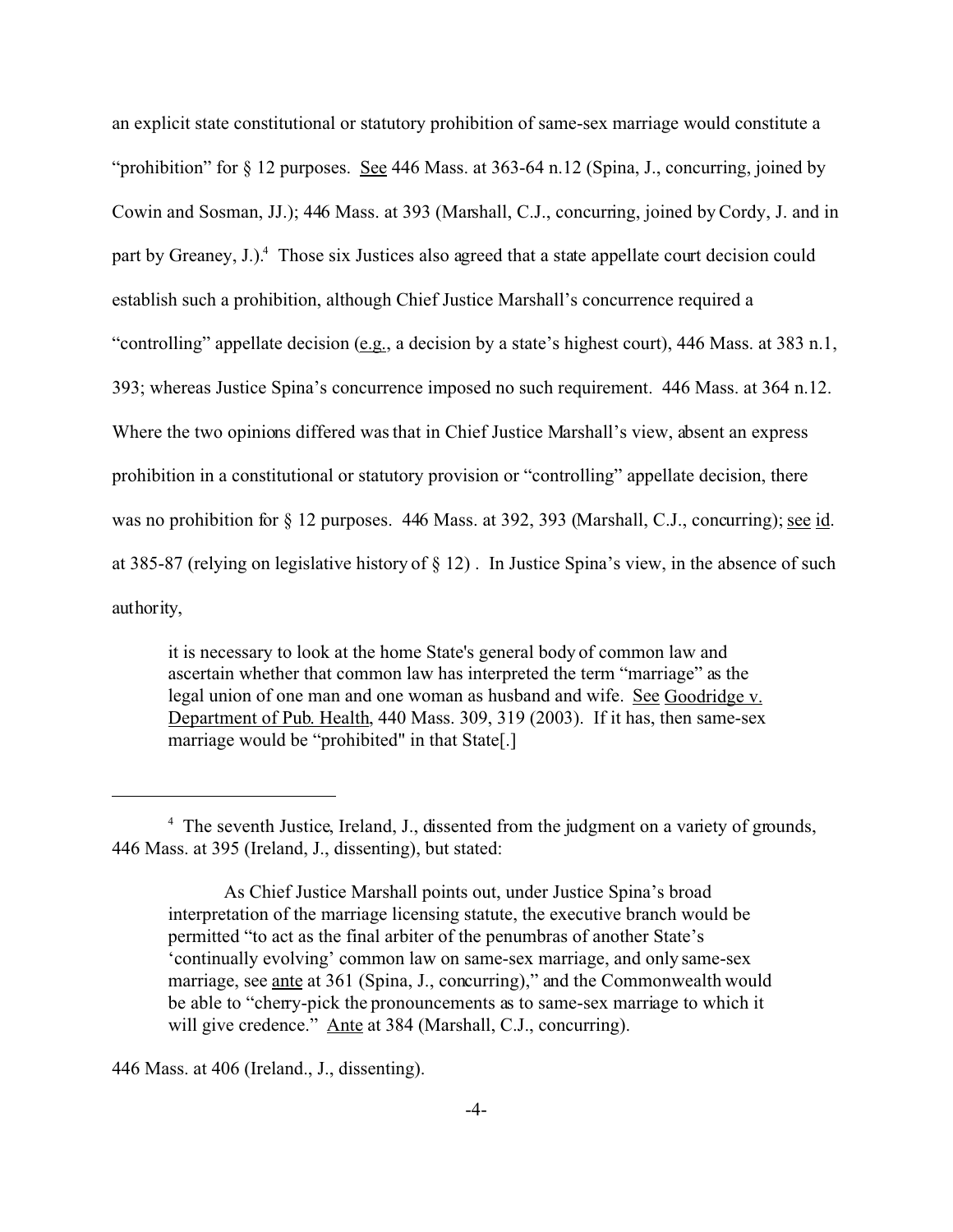446 Mass. at 364 n.12 (Spina, J., concurring). Justice Spina also appeared to take a broader view of what could constitute a state statutory "prohibition"; in his opinion, "State statutory language to the effect that such marriage is not permitted, not recognized, not valid, or the like," would qualify. 446 Mass. at 363. (Spina, J., concurring).

Justice Spina's citation to Goodridge referred to the core of the following passage, which is set forth in its entirety so that this Court may see its context. In discussing "G.L. c. 207, the marriage licensing statute, which controls entry into civil marriage," 440 Mass. at 317 (also referring to c. 207 as a "gatekeeping" statute), Goodridge stated (with emphasis added):

In short, for all the joy and solemnity that normally attend a marriage, G.L. c. 207, governing entrance to marriage, is a licensing law. The plaintiffs argue that because nothing in that licensing law specifically prohibits marriages between persons of the same sex, we may interpret the statute to permit "qualified same sex couples" to obtain marriage licenses, thereby avoiding the question whether the law is constitutional. . . . This claim lacks merit.

We interpret statutes to carry out the Legislature's intent, determined by the words of a statute interpreted according to "the ordinary and approved usage of the language." . . . The everyday meaning of "marriage" is "[t]he legal union of a man and woman as husband and wife," Black's Law Dictionary 986 (7th ed.1999), and the plaintiffs do not argue that the term "marriage" has ever had a different meaning under Massachusetts law. See, e.g., Milford v. Worcester, 7 Mass. 48, 52 (1810) (marriage "is an engagement, by which a single man and a single woman, of sufficient discretion, take each other for husband and wife"). This definition of marriage, as both the department and the Superior Court judge point out, derives from the common law. See Commonwealth v. Knowlton, 2 Mass. 530, 535 (1807) (Massachusetts common law derives from English common law except as otherwise altered by Massachusetts statutes and Constitution). See also Commonwealth v. Lane, 113 Mass. 458, 462-463 (1873) ("when the statutes are silent, questions of the validity of marriages are to be determined by the jus gentium, the common law of nations"); C.P. Kindregan, Jr., & M.L. Inker, Family Law and Practice § 1.2 (3d ed.2002). Far from being ambiguous, the undefined word "marriage," as used in G.L. c. 207, confirms the General Court's intent to hew to the term's common-law and quotidian meaning concerning the genders of the marriage partners.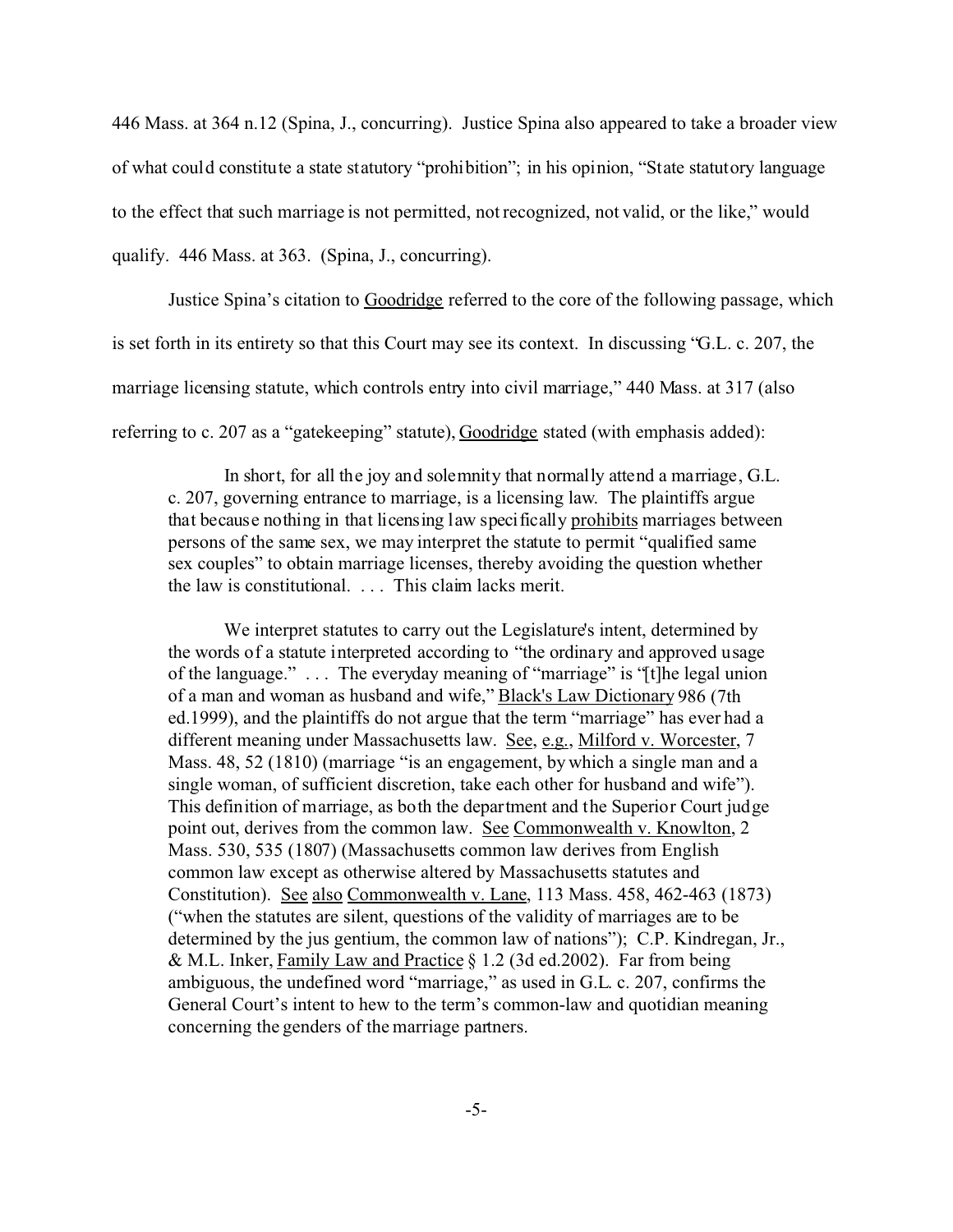The intended scope of G.L. c. 207 is also evident in its consanguinity provisions. See Chandler v. County Comm'rs of Nantucket County, 437 Mass. 430, 435 (2002) (statute's various provisions may offer insight into legislative intent). Sections 1 and 2 of G.L. c. 207 prohibit marriages between a man and certain female relatives and a woman and certain male relatives, but are silent as to the consanguinity of male-male or female-female marriage applicants. See G.L. c. 207, §§ 1-2. The only reasonable explanation is that the Legislature did not intend that same-sex couples be licensed to marry. We conclude, as did the judge, that G.L. c. 207 may not be construed to permit same-sex couples to marry.

Goodridge, 440 Mass. at 318-20 (citations omitted).

Similarly, despite the fact that the Commonwealth had no express constitutional or statutory prohibition against same-sex marriage, the Goodridge Court referred to the Commonwealth as having a "prohibition" against same-sex marriage, the constitutionality of which was, of course, the principal question before the court.<sup>5</sup> "The department posits three legislative rationales for prohibiting same-sex couples from marrying: ... We consider each in turn." Goodridge, 440 Mass. at 331 (emphasis added); see id. at 337, 341 (referring to other rationales offered by DPH or amici for Commonwealth's "prohibiting" same-sex marriage).

It was based on this language in Goodridge regarding what constituted a "prohibition" that the Registrar concluded that Rhode Island "prohibited" same-sex marriage, based on the Rhode Island statutes and case-law set forth below. Now that the Cote-Whitacre court has focused more specifically on the meaning of "prohibit" as that term appears in § 12 (an issue not before the court in Goodridge), this Court must resolve whether the Rhode Island statutes and case-law are sufficient to establish such a "prohibition."

<sup>&</sup>lt;sup>5</sup> In Adoption of Tammy, 416 Mass. 205, 207-08 (1993), the court noted the recognition by a committed same-sex couple "that the laws of the Commonwealth do not permit them to enter into a legally cognizable marriage[.]"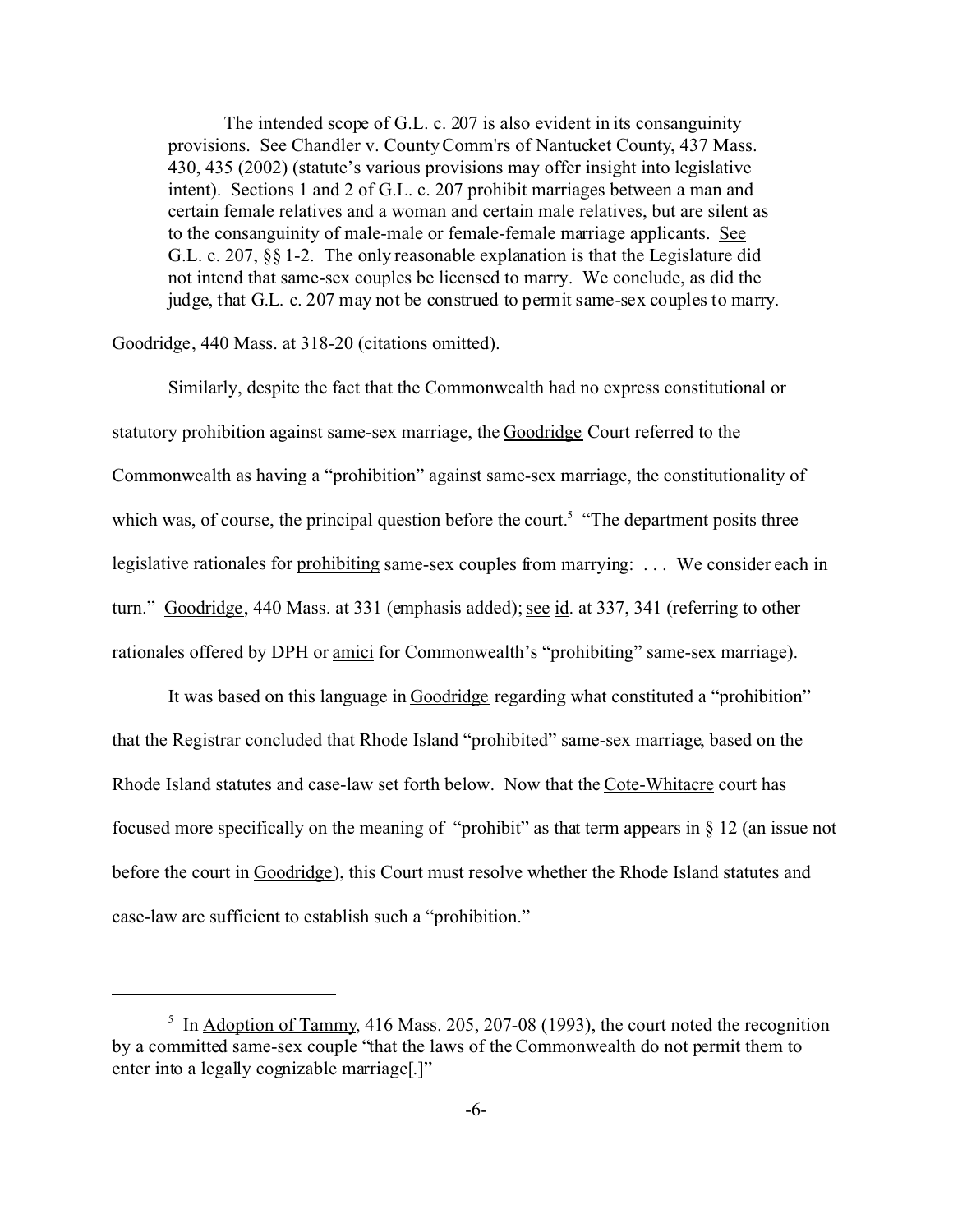#### ARGUMENT

#### RHODE ISLAND LAW PROHIBITS SAME-SEX MARRIAGE.

Rhode Island's marriage licensing law requires as follows:

Persons intending to be joined together in marriage in this state must first obtain a license from the clerk of the town or city in which:

(1) The female party to the proposed marriage resides; or in the city or town in which (2) The male party resides, if the female party is a nonresident of this state; or in the city or town in which (3) The proposed marriage is to be performed, if both parties are nonresidents of this state.

R.I. G.L. § 15-2-1(a) (emphasis added; copy included in Ex. A.). "Both the bride and groom shall subscribe to the truth of data in the application" for a marriage license. Id.  $\S$  15-2-7 (emphasis added; copy included in Ex. A). These statutes clearly indicate the Rhode Island General Assembly's intent that marriage be between a man and a woman.

By way of comparison, Chief Justice Marshall's Cote-Whitacre concurrence concluded that Vermont "prohibited" same-sex marriage, based on a Vermont statute providing as follows: "Marriage is the legally recognized union of one man and one woman." Cote-Whitacre, 446 Mass. at 392 n.11 (Marshall, C.J., concurring) (quoting Vt. Stat. Ann. tit. 15, § 8 (2002)). The Vermont statute does not use the word "only" before the phrase "one man and one woman," nor does it use the term "prohibit" in connection with same-sex marriages; indeed, it does not use the word "prohibit" or expressly refer to same-sex marriages at all. Yet Chief Justice Marshall concluded that Vermont was among those "States where same-sex marriage is expressly prohibited by statute<sup>[1]</sup>. Id.; see Cote-Whitacre, 446 Mass. at 352 (per curiam) ("A majority of the Justices also agree that, as to the plaintiffs who reside in Connecticut, Maine, New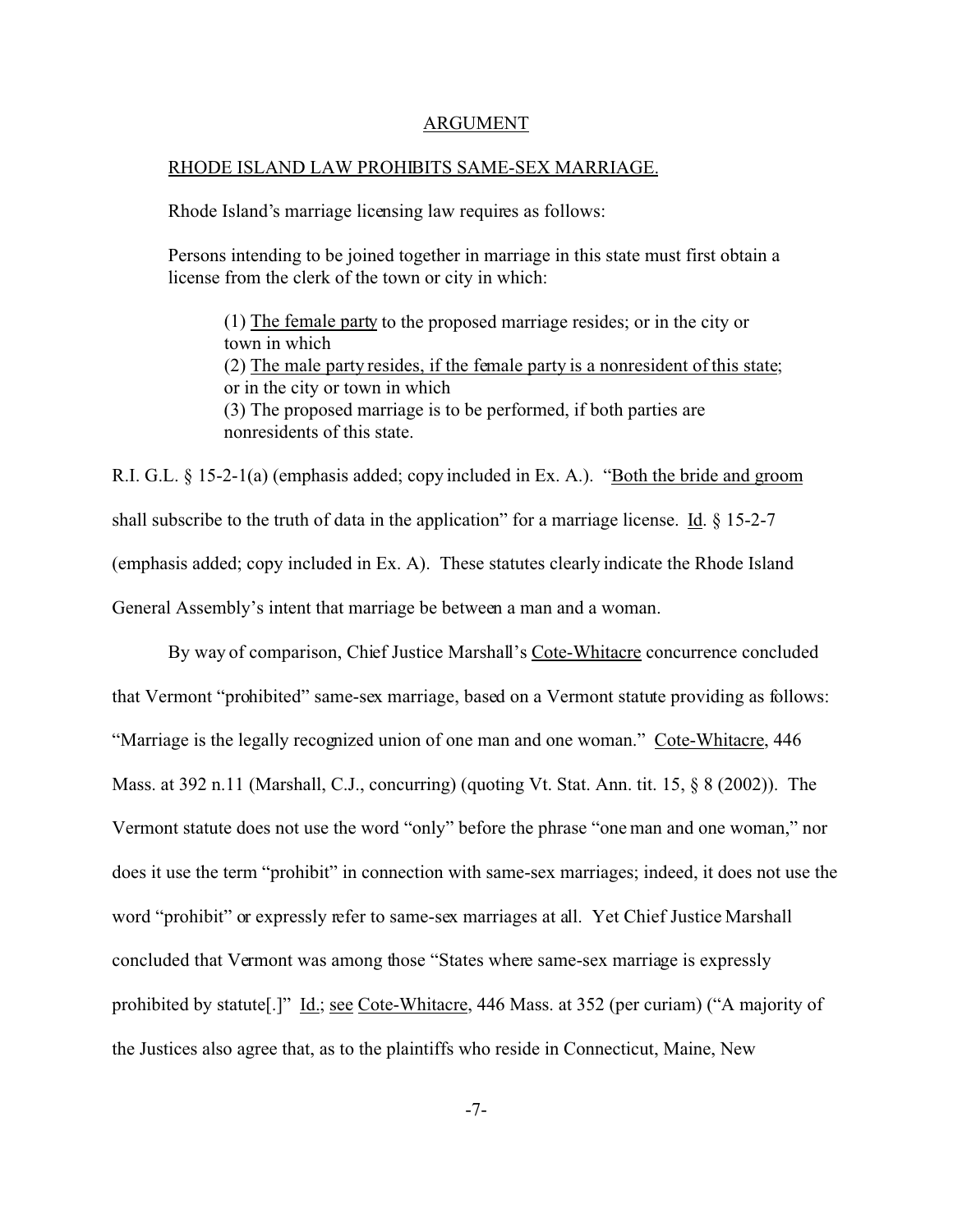Hampshire, and Vermont, ... same-sex marriage is prohibited in those States.")

Rhode Island's statutes, which require that "[p]ersons intending to be joined together in marriage" include "[t]he female party" and "[t]he male party," and that "[b]oth the bride and groom" subscribe to the truth of the license application, are as clear as the Vermont statute in their intent that marriage be between a man and a woman.

Moreover, Rhode Island's consanguinity laws use gender-specific terms, i.e., prohibiting a man from marrying specified female relatives and a woman from marrying specified male relatives. R.I. G.L. §§ 15-1-1, 15-1-2 (copies included in Ex. A). The plain meaning of these statutes,<sup>6</sup> including their use of the commonly understood term "marry," is that only a man and a woman may marry in Rhode Island. This is precisely the same reasoning used in Goodridge to conclude, based on the common meaning of "marriage" and similar gender-specific consanguinity provisions in Massachusetts statutes, that those statutes did not allow--and actually prohibited--same-sex marriage. See supra. These and the previously-cited Rhode Island statutes necessarily indicate that same-sex marriage is prohibited in Rhode Island.

Apart from Rhode Island statutes, "[a]lthough common-law marriages have long been recognized as valid in [Rhode Island], . . . the existence of a common-law marriage must be established by clear and convincing evidence that the parties seriously intended to enter into the

<sup>6</sup> Rhode Island follows the familiar rules of statutory construction that "when the language of a statute is clear and unambiguous, this Court must interpret the statute literally and must give the words of the statute their plain and ordinary meanings; [w]hen confronted with statutory provisions that are unclear and ambiguous, however, we examine statutes in their entirety in order to glean the intent and purpose of the Legislature[; and] [i]n so doing, we consider the entire statute as a whole; individual sections must be considered in the context of the entire statutory scheme, not as if each section were independent of all other sections." Providence & Worcester Railroad Co. v. Pine, 729 A.2d 202 (R.I. 1999) (citations and internal quotations omitted).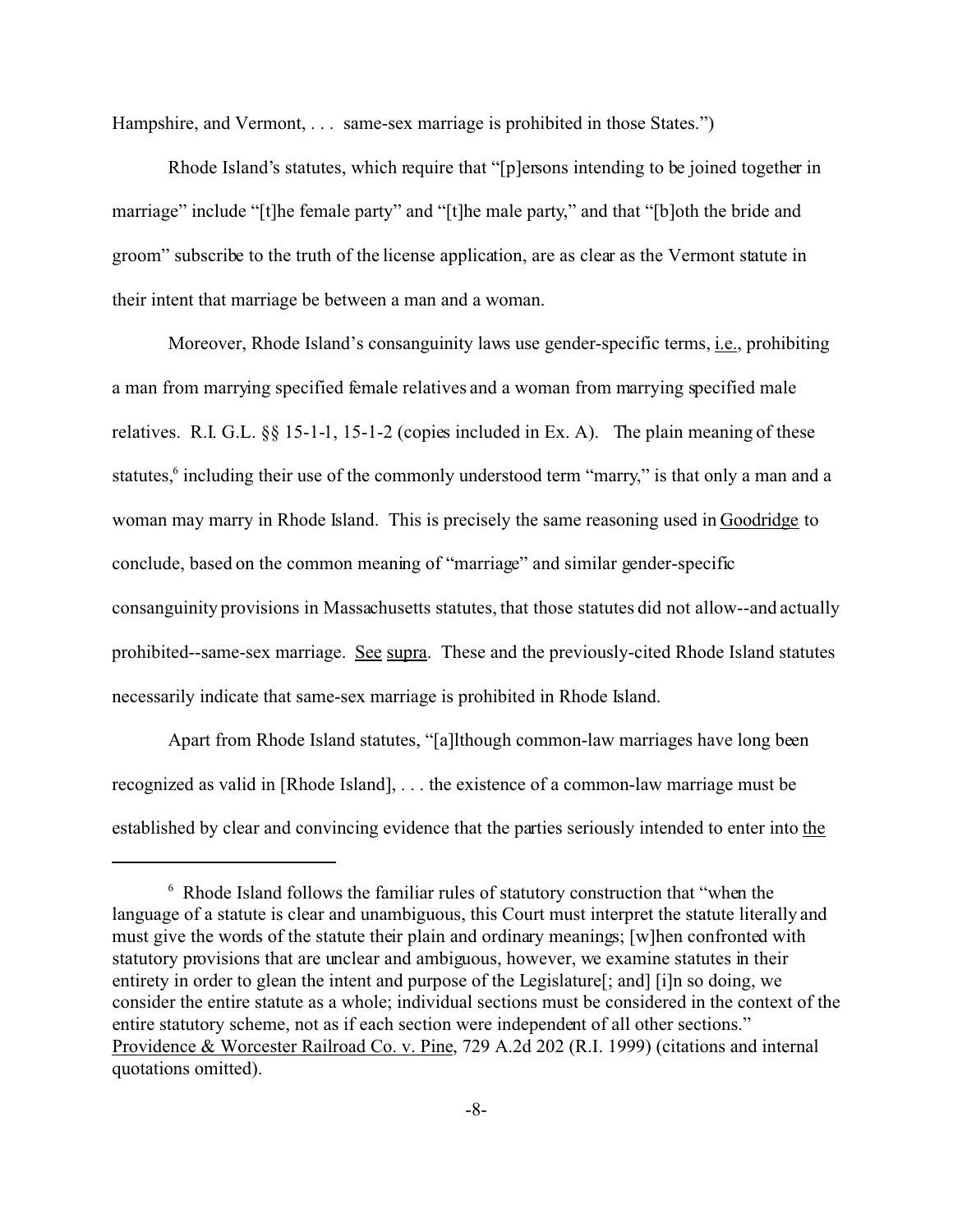husband-wife relationship." DeMelo v. Zompa, 844 A.2d 174, 177 (R.I. 2004) (citations and internal quotations omitted; emphasis added; copy included in Ex. B). Thus, to the extent that persons may marry outside of the statutory framework discussed above, plainly the Rhode Island courts envision that only opposite-sex couples may do so. "'Marriage' is a status which determines the relations between husband and wife." State v. Downing, 175 A. 248, 249 (R.I. 1935) (copy included in Ex. B). Therefore, as a matter of common law, Rhode Island defines marriage as between a man and a woman. See Cote-Whitacre, 446 Mass. at 364 n.12 (Spina, J., concurring) (concluding that another state's common law is relevant to whether that state "prohibits" same-sex marriage).

## **CONCLUSION**

For the foregoing reasons, the Court should rule that Rhode Island law "prohibits" samesex marriage within the meaning of § 12 and should enter an order declining to issue a preliminary injunction barring the Registrar from enforcing  $\S$  12 with respect to plaintiffs Wendy Becker and Mary Norton.7

 $7$  The Supreme Judicial Court's remand order for an expedited ruling is most logically interpreted as directing this Court to reconsider whether to issue a preliminary injunction as requested by the Rhode Island and New York plaintiffs. Issuance of an order denying such an injunction as to the Rhode Island plaintiffs would allow for an appeal under G.L. c. 231, § 118,  $\P 2$ .

If the Court nevertheless concludes that Rhode Island law does not "prohibit" same-sex marriage within the meaning of § 12, at most it should enter a preliminary injunction. Ordinarily injunctive relief would be unnecessary; it would be sufficient for the Court to declare the law, and the Registrar, as a public official, would be presumed to be prepared to act in accordance with the Court's declaration. However, a court is not authorized to issue a "preliminary" declaration," MBTA Advisory Board v. MBTA, 382 Mass. 569, 574 (1981); and this case is not yet in a posture where a final judgment is possible, given the pendency of claims regarding New York law and regarding the Registrar's duties under G.L. c. 111, § 2.